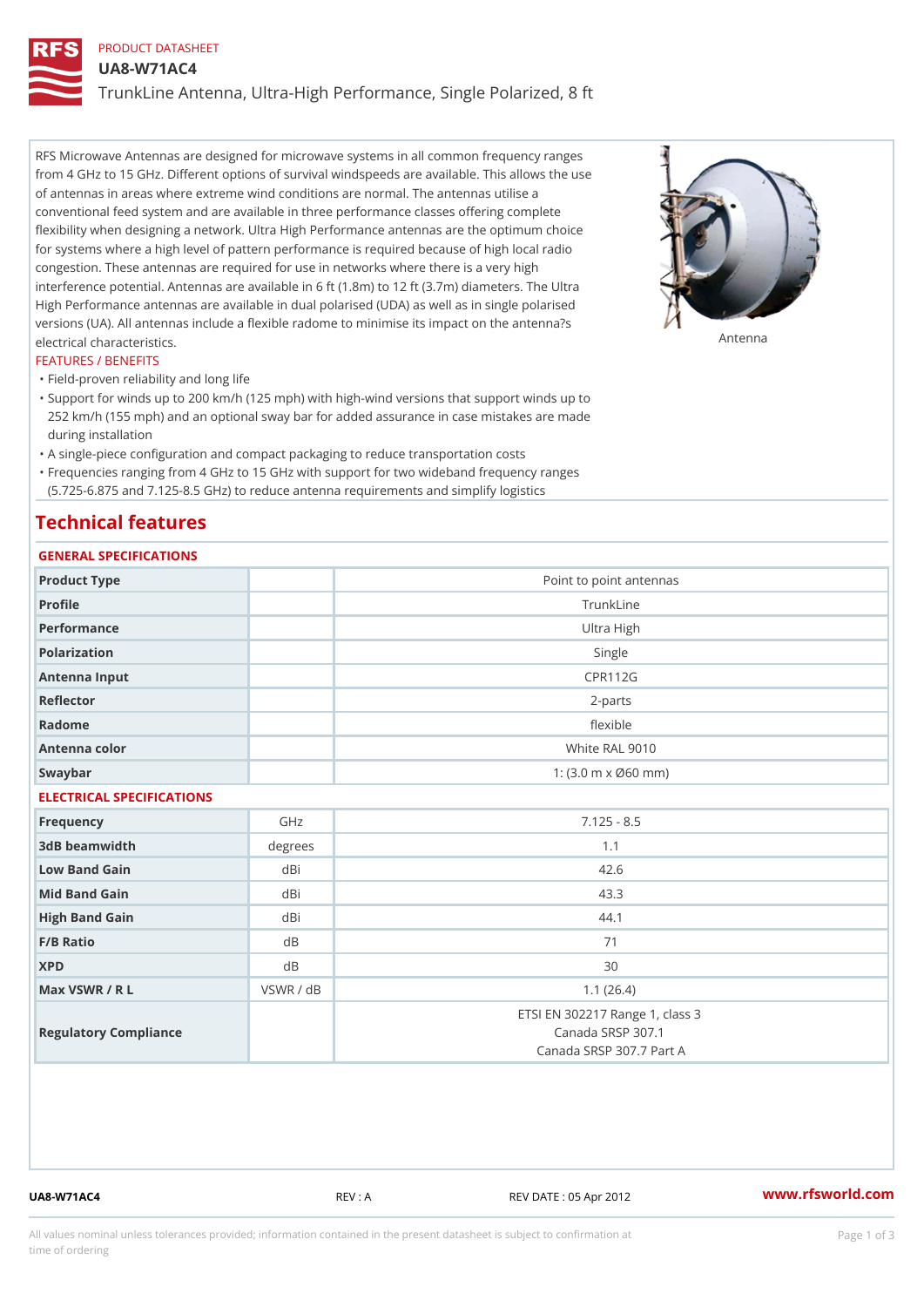# PRODUCT DATASHEET

### UA8-W71AC4

TrunkLine Antenna, Ultra-High Performance, Single Polarized, 8 ft

| MECHANICAL SPECIFICATIONS<br>Diameter<br>8(2.4)<br>ft $(m)$<br>Elevation Adjustment<br>degrees<br>± 5<br>Azimuth Adjustment<br>degrees<br>± 5<br>Polarization Adjustment<br>degrees<br>± 5<br>Mounting Pipe Diameter<br>114(4.5)<br>$mm$ (in)<br>minimum<br>Mounting Pipe Diameter<br>$mm$ (in)<br>114(4.5)<br>maximum<br>Approximate Weight<br>kg (lb)<br>180 (396)<br>$km/h$ (mph)<br>Survival Windspeed<br>200 (125) |                                                   |  |  |  |  |
|-------------------------------------------------------------------------------------------------------------------------------------------------------------------------------------------------------------------------------------------------------------------------------------------------------------------------------------------------------------------------------------------------------------------------|---------------------------------------------------|--|--|--|--|
|                                                                                                                                                                                                                                                                                                                                                                                                                         |                                                   |  |  |  |  |
|                                                                                                                                                                                                                                                                                                                                                                                                                         |                                                   |  |  |  |  |
|                                                                                                                                                                                                                                                                                                                                                                                                                         |                                                   |  |  |  |  |
|                                                                                                                                                                                                                                                                                                                                                                                                                         |                                                   |  |  |  |  |
|                                                                                                                                                                                                                                                                                                                                                                                                                         |                                                   |  |  |  |  |
|                                                                                                                                                                                                                                                                                                                                                                                                                         |                                                   |  |  |  |  |
|                                                                                                                                                                                                                                                                                                                                                                                                                         |                                                   |  |  |  |  |
|                                                                                                                                                                                                                                                                                                                                                                                                                         |                                                   |  |  |  |  |
|                                                                                                                                                                                                                                                                                                                                                                                                                         |                                                   |  |  |  |  |
| Operational Windspeed<br>$km/h$ (mph)                                                                                                                                                                                                                                                                                                                                                                                   | 190(118)                                          |  |  |  |  |
| <b>STRUCTURE</b>                                                                                                                                                                                                                                                                                                                                                                                                        |                                                   |  |  |  |  |
| Radome Material<br>PVC coated fabric                                                                                                                                                                                                                                                                                                                                                                                    |                                                   |  |  |  |  |
| FURTHER ACCESSORIES                                                                                                                                                                                                                                                                                                                                                                                                     |                                                   |  |  |  |  |
| 1: SMA-SK-60-3000A (3.0 m x Ø60 mm)<br>optional Swaybar                                                                                                                                                                                                                                                                                                                                                                 |                                                   |  |  |  |  |
| SMA-WK-8 : Wind Kit<br>Further Accessories                                                                                                                                                                                                                                                                                                                                                                              | SMA-SKO-UNIVERSAL-L : Universal sway bar fixation |  |  |  |  |
| MOUNTOUTLINE                                                                                                                                                                                                                                                                                                                                                                                                            |                                                   |  |  |  |  |
| m m<br>$Dimension_A$<br>2616 (103.4)<br>(in)                                                                                                                                                                                                                                                                                                                                                                            |                                                   |  |  |  |  |
| m m<br>$Dimension_B$<br>1450(57.1)<br>(in)                                                                                                                                                                                                                                                                                                                                                                              |                                                   |  |  |  |  |
| m m<br>Dimension_C<br>460(18.1)<br>(in)                                                                                                                                                                                                                                                                                                                                                                                 |                                                   |  |  |  |  |
| $Dim_D - D -$<br>m m<br>190(7.5)<br>$114$ m m (4.5 _ ir ) $\sqrt{$ imp $\approx$                                                                                                                                                                                                                                                                                                                                        |                                                   |  |  |  |  |

Dimension\_F m<sub>m</sub> (in) 1120 (44.1)

mm (in)

Dimension\_E

310 (12.3)

UA8-W71AC4 REV : A REV : REV DATE : 05 Apr 2012 WWW.rfsworld.com